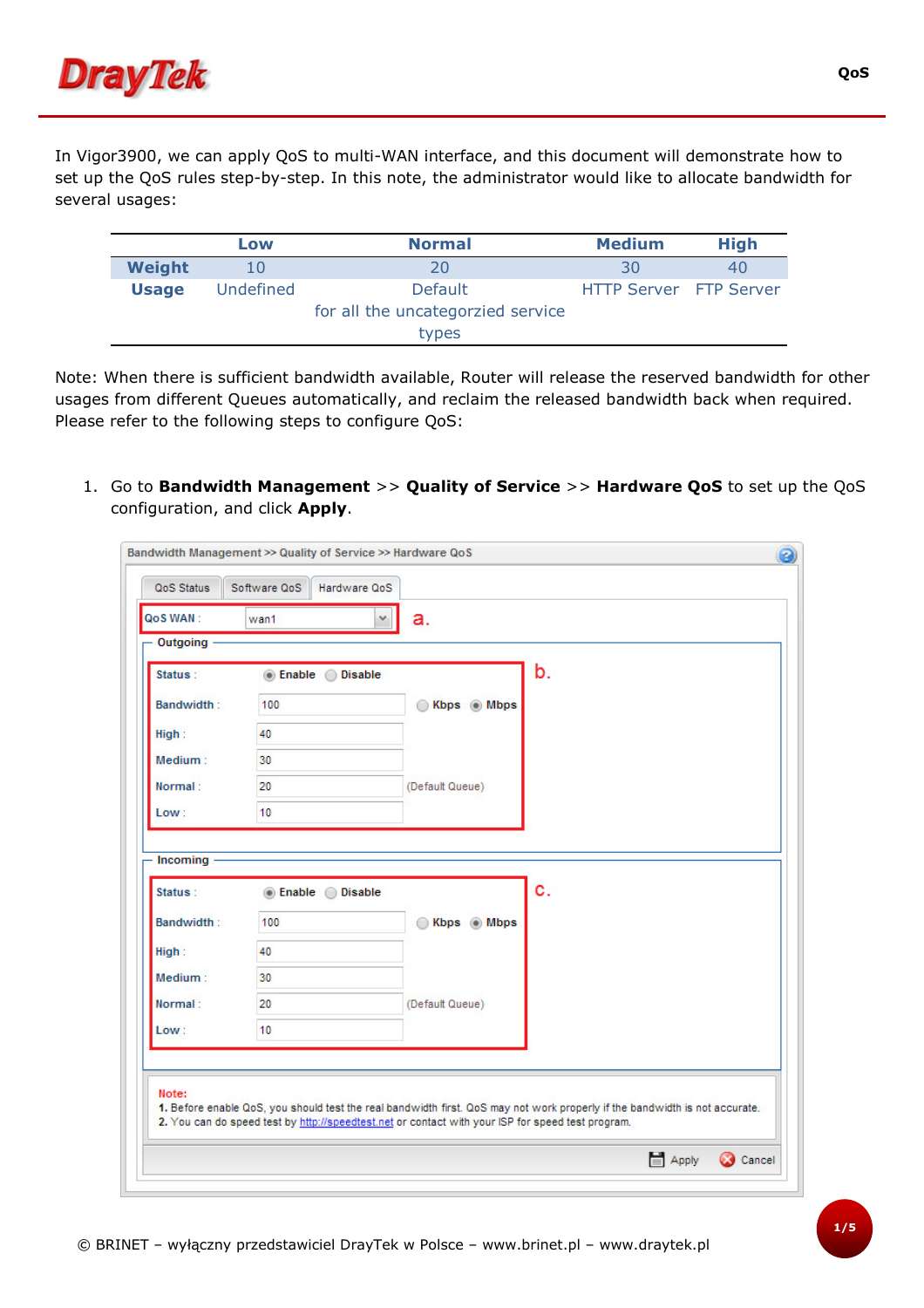

- a. Select the WAN interface.
- b. Tick Enable, and set the Outgoing Queue weight.
- c. Tick Enable, and set the Incoming Queue weight.
- Note1: It is suggested to set **Bandwidth** according to the real line speed. The bandwidth can be determined at http://www.speedtest.net/. The queue weight number is the bandwidth ratio, and the maximum Bandwidth is 1000000Kbps.
- Note2: Vigor3900 only support **Hardware QoS** for one WAN. If user want to set QoS for multi-WAN, please go to **Software QoS** to set up the QoS configuration. However, if there is only one WAN is applied, it's strongly recommand to select **Hardware QoS** due to the performance is better than Software QoS.
- 2. Go to the Bandwidth Management >> QoS Rule, and click Add to set up the rule profile.

| Bandwidth Management >> QoS Rule >> QoS Rule |                    |            |                                                      |                   |             |            |                          |
|----------------------------------------------|--------------------|------------|------------------------------------------------------|-------------------|-------------|------------|--------------------------|
| QoS Rule                                     | <b>DSCP Re-Tag</b> |            |                                                      |                   |             |            |                          |
| <b>O</b> Add                                 | <b>X</b> Edit      |            | <b>III</b> Delete $\bullet$ Refresh $\bullet$ Rename |                   |             |            | Profile Number Limit: 32 |
| Profile                                      | Enable             | Local IP O | Remote IP  Service Type Match Type                   |                   | <b>DSCP</b> | <b>TOS</b> | <b>Traffic Class</b>     |
|                                              |                    |            |                                                      | No items to show. |             |            |                          |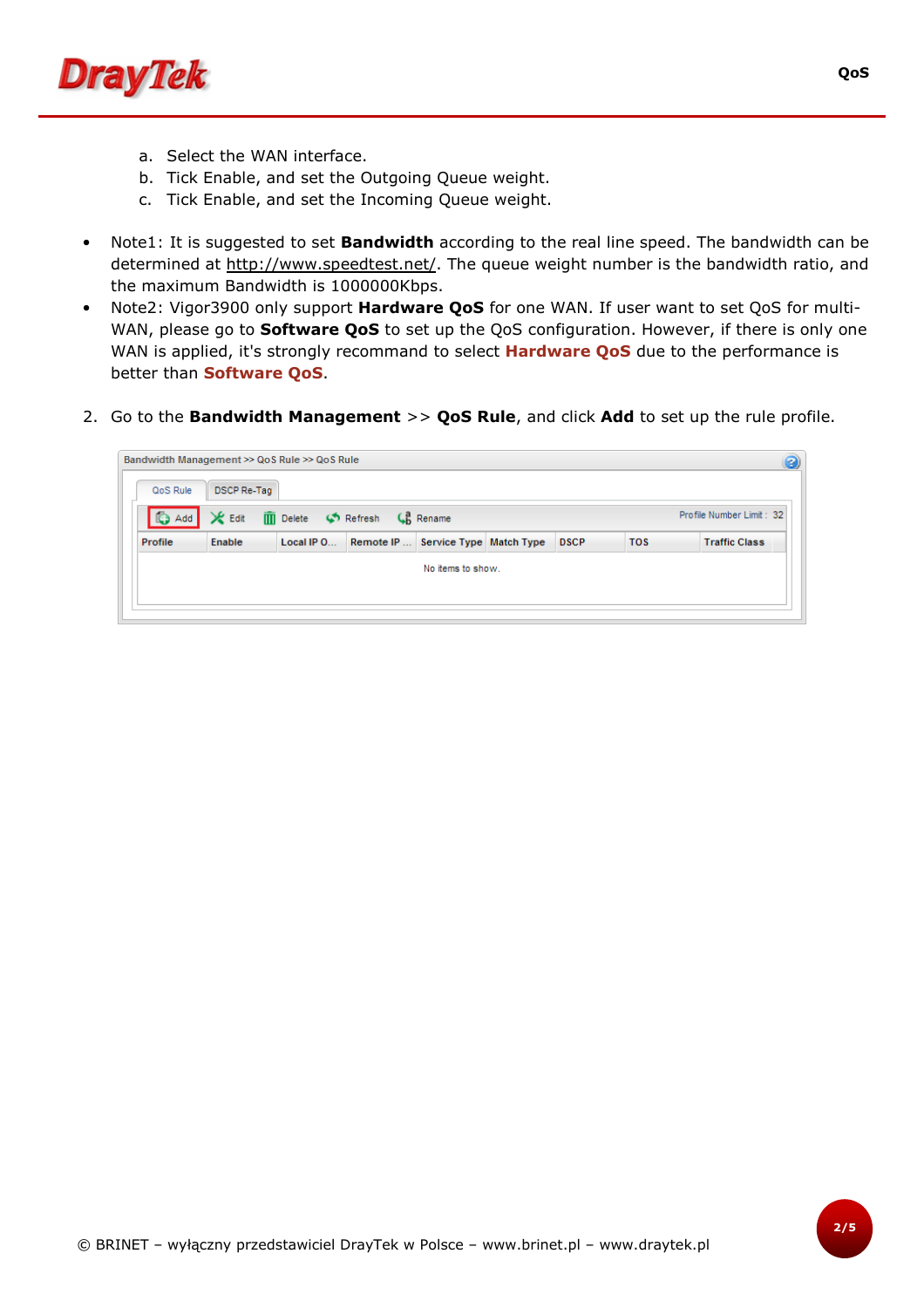

3. Set the QoS rule for HTTP Server.

| Profile        |                               |                        |                                                                      |              |                         |                                   |                        |                        |                         |                  |           |
|----------------|-------------------------------|------------------------|----------------------------------------------------------------------|--------------|-------------------------|-----------------------------------|------------------------|------------------------|-------------------------|------------------|-----------|
|                |                               | Profile : HTTP_Service |                                                                      | a.           |                         |                                   |                        |                        |                         |                  |           |
|                |                               | $\nabla$ Enable        |                                                                      |              |                         |                                   |                        |                        |                         |                  |           |
|                | Match Type: None              |                        | v                                                                    |              |                         |                                   |                        |                        |                         |                  |           |
|                | DSCP:                         | Default                | $\mathcal{A}$                                                        |              |                         |                                   |                        |                        |                         |                  |           |
|                | TOS:                          | Normal-Service         | v                                                                    |              |                         |                                   |                        |                        |                         |                  |           |
|                | Queue Number: Medium          |                        | v                                                                    |              |                         |                                   |                        |                        |                         |                  |           |
|                |                               |                        |                                                                      |              |                         |                                   |                        |                        |                         |                  |           |
|                |                               |                        | If no object is selected in a category, the case of 'Any' is applied |              |                         |                                   |                        |                        |                         |                  |           |
|                | <b>Firewall Objects</b>       |                        |                                                                      |              |                         |                                   |                        |                        |                         |                  |           |
|                | <b>El Local Address</b>       |                        |                                                                      |              |                         |                                   |                        |                        |                         |                  |           |
| ◢              | Local IP Object               |                        |                                                                      |              |                         |                                   |                        |                        |                         |                  |           |
|                | Profile                       |                        | <b>Address Type</b>                                                  |              | <b>Start IP Address</b> |                                   | <b>End IP Address</b>  | <b>Subnet Mask</b>     | Edit                    |                  |           |
| $\mathbf{b}$ . | V<br>HTTP_Server              |                        | Single                                                               |              | 192.168.1.10            |                                   |                        |                        | X                       |                  |           |
|                |                               |                        |                                                                      |              |                         |                                   |                        |                        |                         |                  |           |
|                | FTP_Server                    |                        | Single                                                               |              | 192.168.1.10            |                                   |                        |                        | $\mathsf{x}$            |                  | O         |
|                | Local IP Group                |                        |                                                                      |              |                         |                                   |                        |                        |                         |                  | ß         |
|                | $\blacksquare$ Remote Address |                        |                                                                      |              |                         |                                   |                        |                        |                         |                  |           |
|                | Remote IP Object              |                        |                                                                      |              |                         |                                   |                        |                        |                         |                  |           |
|                | Remote IP Group               |                        |                                                                      |              |                         |                                   |                        |                        |                         |                  |           |
| Þ<br>D<br>Þ    | Service Type                  |                        |                                                                      |              |                         |                                   |                        |                        |                         |                  |           |
| ◢              | Service Type                  |                        |                                                                      |              |                         |                                   |                        |                        |                         |                  |           |
|                | Profile                       |                        | Protocol                                                             |              |                         | Source Port Start Source Port End | <b>Destination Por</b> | <b>Destination Por</b> | Edit                    |                  |           |
|                | <b>FINGER</b>                 |                        | TCP                                                                  | T            |                         | 65535                             | 79                     | 79                     | ×                       | $\left  \right.$ |           |
|                | <b>FTP</b>                    |                        | <b>TCP</b>                                                           | 1            |                         | 65535                             | 20                     | 21                     | ⋇                       |                  |           |
|                | H 323                         |                        | <b>TCP</b>                                                           | 1            |                         | 65535                             | 1720                   | 1720                   | X E                     |                  | $\bullet$ |
| c.             | $V$ HTTP                      |                        | <b>TCP</b>                                                           | $\mathbf{1}$ |                         | 65535                             | 80                     | 80                     | $\overline{\mathsf{x}}$ |                  | ß         |
|                | <b>HTTPS</b>                  |                        | <b>TCP</b>                                                           | $\mathbf{1}$ |                         | 65535                             | 443                    | 443                    | $\mathbf{x}$            |                  |           |
|                | <b>IKE</b>                    |                        | <b>UDP</b>                                                           | 1            |                         | 65535                             | 500                    | 500                    | ×                       |                  |           |
|                | <b>IRC</b>                    |                        | <b>TCP/UDP</b>                                                       | 1            |                         | 65535                             | 6667                   | 6667                   | X                       | $\frac{1}{2}$    |           |

- a. Enter Profile name, tick Enable, and set Queue Number to Medium.
- b. Select the IP object of HTTP Server.
- c. Select the **Service Type** object of HTTP Server.
- Note: To create new service types, please go to Object Setting >> Service Type Object, and click Add.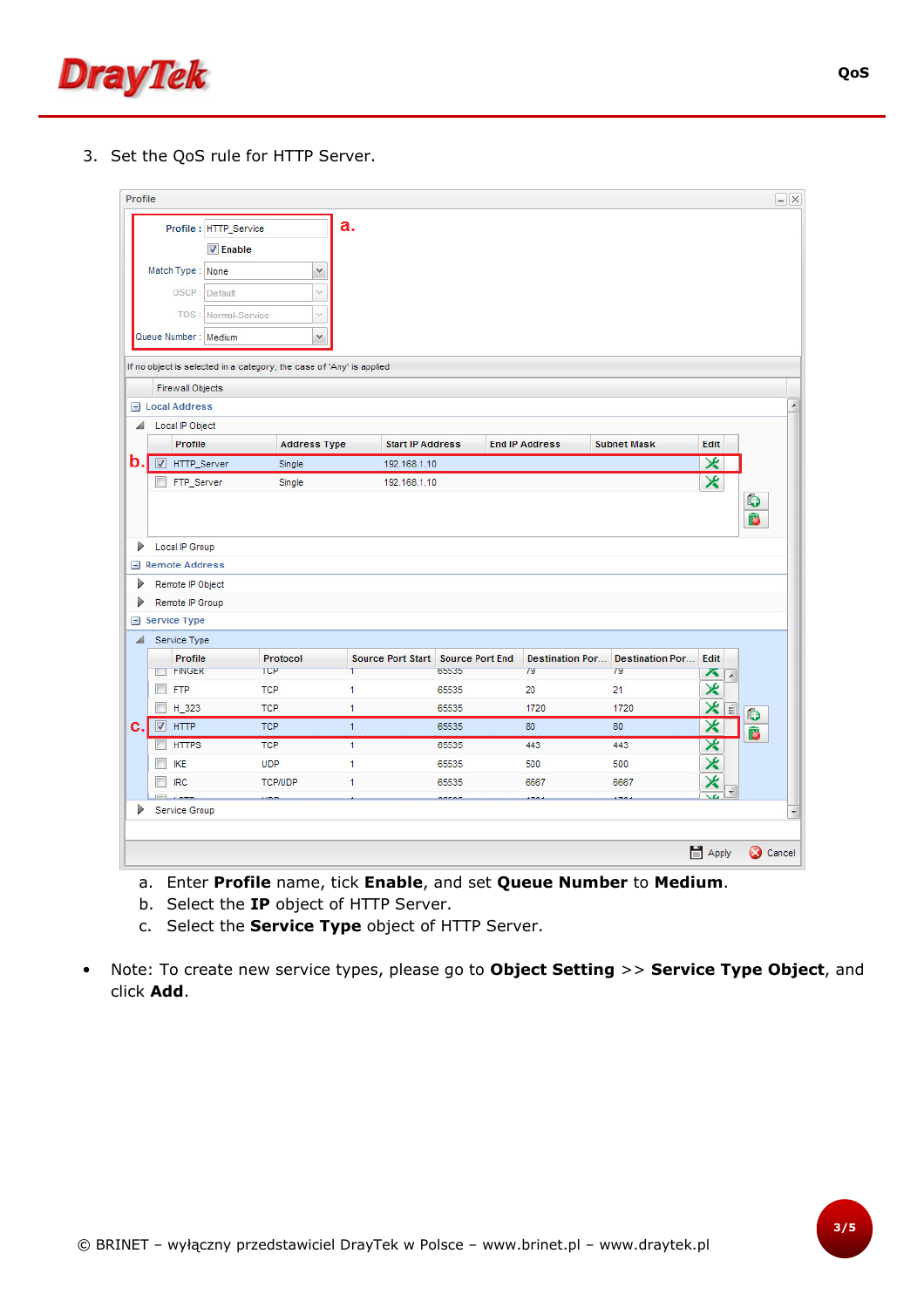

4. Repeat step 3 to set the QoS rule for FTP Server.

|                       |                                           | Profile: FTP_Service |                                                                      |              |                                            |                              |                              |                         |           |
|-----------------------|-------------------------------------------|----------------------|----------------------------------------------------------------------|--------------|--------------------------------------------|------------------------------|------------------------------|-------------------------|-----------|
|                       |                                           | $V$ Enable           |                                                                      |              |                                            |                              |                              |                         |           |
|                       | Match Type: None                          |                      | $\checkmark$                                                         |              |                                            |                              |                              |                         |           |
|                       | DSCP:                                     | Default              | $\mathcal{S}$                                                        |              |                                            |                              |                              |                         |           |
|                       | TOS:                                      | Normal-Service       | Ÿ                                                                    |              |                                            |                              |                              |                         |           |
|                       | Queue Number: High                        |                      | v.                                                                   |              |                                            |                              |                              |                         |           |
|                       |                                           |                      |                                                                      |              |                                            |                              |                              |                         |           |
|                       |                                           |                      | If no object is selected in a category, the case of 'Any' is applied |              |                                            |                              |                              |                         |           |
|                       | <b>Firewall Objects</b>                   |                      |                                                                      |              |                                            |                              |                              |                         |           |
|                       | <b>El Local Address</b>                   |                      |                                                                      |              |                                            |                              |                              |                         |           |
| ◢                     | Local IP Object                           |                      |                                                                      |              |                                            |                              |                              |                         |           |
|                       | Profile                                   |                      | <b>Address Type</b>                                                  |              | <b>Start IP Address</b>                    | <b>End IP Address</b>        | <b>Subnet Mask</b>           | Edit                    |           |
| $\Box$                | HTTP_Server                               |                      | Single                                                               |              | 192.168.1.10                               |                              |                              | ⋇                       |           |
|                       | FTP_Server                                |                      | Single                                                               |              | 192.168.1.10                               |                              |                              | $\overline{\mathbf{x}}$ |           |
|                       |                                           |                      |                                                                      |              |                                            |                              |                              |                         | O<br>ß    |
|                       | Local IP Group<br>$\equiv$ Remote Address |                      |                                                                      |              |                                            |                              |                              |                         |           |
|                       | Remote IP Object                          |                      |                                                                      |              |                                            |                              |                              |                         |           |
|                       | Remote IP Group                           |                      |                                                                      |              |                                            |                              |                              |                         |           |
|                       | $\equiv$ Service Type                     |                      |                                                                      |              |                                            |                              |                              |                         |           |
|                       | Service Type                              |                      |                                                                      |              |                                            |                              |                              |                         |           |
|                       | Profile<br><b>TET FINGER</b>              |                      | Protocol<br>TCP                                                      | Τ            | Source Port Start Source Port End<br>65535 | <b>Destination Por</b><br>79 | <b>Destination Por</b><br>79 | Edit<br>$\times$        |           |
|                       | $\nabla$ FTP                              |                      | <b>TCP</b>                                                           | $\mathbf{1}$ | 65535                                      | 20                           | 21                           | $\overline{\mathbf{x}}$ |           |
|                       | H_323                                     |                      | <b>TCP</b>                                                           | $\mathbf{1}$ | 65535                                      | 1720                         | 1720                         |                         |           |
| $\Box$                | <b>HTTP</b>                               |                      | <b>TCP</b>                                                           | 1            | 65535                                      | 80                           | 80                           | メ目                      | $\bullet$ |
| F                     | <b>HTTPS</b>                              |                      | <b>TCP</b>                                                           | 1            | 65535                                      | 443                          | 443                          |                         | ß         |
| D<br>D<br>D<br>◢<br>F | <b>IKE</b>                                |                      | <b>UDP</b>                                                           | 1            | 65535                                      | 500                          | 500                          | $x$ $\times$            |           |
| F                     | <b>IRC</b>                                |                      | <b>TCP/UDP</b>                                                       | 1            | 65535                                      | 6667                         | 6667                         | ⋇                       |           |
| D                     | Service Group                             |                      |                                                                      |              |                                            |                              |                              |                         |           |